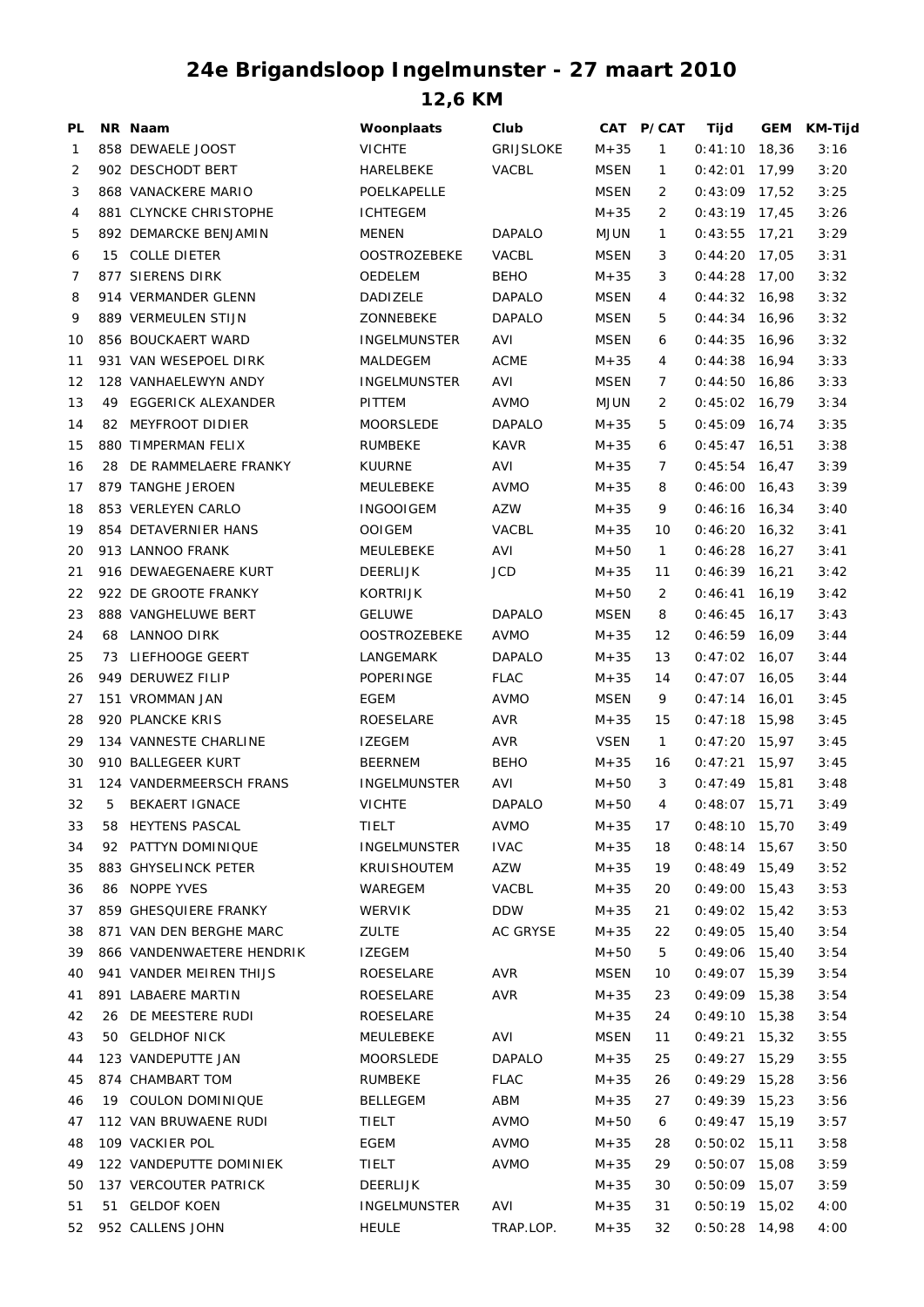| PL       | NR Naam                    | Woonplaats          | Club                         |                      | CAT P/CAT         | Tijd                               | GEM | KM-Tijd |
|----------|----------------------------|---------------------|------------------------------|----------------------|-------------------|------------------------------------|-----|---------|
| 53       | 71 LEFEVRE RIK             | TIELT               | <b>AVMO</b>                  | $M + 35$             | 33                | $0:50:40$ 14,92                    |     | 4:01    |
| 54       | 933 CUYPERS NIK            | <b>INGELMUNSTER</b> |                              | <b>MSEN</b>          | $12 \overline{ }$ | $0:50:43$ 14,91                    |     | 4:02    |
| 55       | 890 VERCRUYSSE KOEN        | BEVEREN-LEIE        | VACBL                        | <b>MJUN</b>          | 3                 | $0:50:44$ 14,90                    |     | 4:02    |
| 56       | 869 GOBERT CHRISIAN        | <b>BEERNEM</b>      | <b>BEHO</b>                  | $M + 35$             | 34                | $0:50:49$ 14,88                    |     | 4:02    |
| 57       | 121 VANDENDRIESSCHE MARTIN | <b>INGELMUNSTER</b> | AVI                          | $M + 35$             | 35                | $0:50:53$ 14,86                    |     | 4:02    |
| 58       | 154 WALLAERT FREDDY        | <b>IZEGEM</b>       | <b>IVAC</b>                  | $M + 35$             | 36                | $0:50:56$ 14,84                    |     | 4:03    |
| 59       | 860 VANDAMME KRISTOF       | <b>WERVIK</b>       | <b>DDW</b>                   | <b>MSEN</b>          | 13                | $0:51:01$ 14,82                    |     | 4:03    |
| 60       | 130 VANHEE SANTI           | <b>KUURNE</b>       | AVI                          | $M + 35$             | 37                | $0:51:09$ 14,78                    |     | 4:04    |
| 61       | 955 DECONINCK WOUTER       | <b>VICHTE</b>       | <b>GRIJSLOKE</b>             | $M + 35$             | 38                | $0:51:23$ 14,71                    |     | 4:05    |
| 62       | 40 DELAERE WIM             | <b>GULLEGEM</b>     | TRAP.LOP.                    | $M + 35$             | 39                | $0:51:29$ 14,68                    |     | 4:05    |
| 63       | 84 NAERT PIETER            | <b>INGELMUNSTER</b> |                              | <b>MSEN</b>          | 14                | $0:51:35$ 14,66                    |     | 4:06    |
| 64       | 972 WILLEMYNS TOM          | LANGEMARK           |                              | <b>MSEN</b>          | 15                | $0:51:39$ 14,64                    |     | 4:06    |
| 65       | 36 DEJONCKHEERE WIM        | LENDELEDE           | A.V.ROES                     | $M + 35$             | 40                | $0:51:45$ 14,61                    |     | 4:06    |
| 66       | 27 DE RAMMELAERE DIDIER    | <b>KUURNE</b>       | AVI                          | $M + 35$             | 41                | $0:51:48$ 14,59                    |     | 4:07    |
| 67       | 872 SOENEN ANDY            | LAUWE               | <b>RTL</b>                   | $M + 35$             | 42                | $0:51:51$ 14,58                    |     | 4:07    |
| 68       | 41 DELODDER RITA           | MEULEBEKE           | AVI                          | $V + 35$             | $\mathbf{1}$      | $0:51:54$ 14,57                    |     | 4:07    |
| 69       | 945 VANDAMME CHRISTOPHE    | <b>GELUWE</b>       | <b>DAPALO</b>                | $M + 35$             | 43                | $0:51:59$ 14,54                    |     | 4:08    |
| 70       | 857 BOUCKAERT MARNIX       | <b>INGELMUNSTER</b> | AVI                          | $M + 35$             | 44                | $0:52:03$ 14,52                    |     | 4:08    |
| 71       | 11 BOUGEOIS DAVID          | <b>INGELMUNSTER</b> |                              | $M + 35$             | 45                | $0:52:06$ 14,51                    |     | 4:08    |
| 72       | 876 DEFOUR MIKE            | <b>IZEGEM</b>       | <b>IVAC</b>                  | $M + 35$             | 46                | $0:52:07$ 14,51                    |     | 4:08    |
| 73       | 45 DESEYN CARLINE          | <b>DEERLIJK</b>     |                              | $V + 35$             | 2                 | $0:52:09$ 14,50                    |     | 4:08    |
| 74       | 67 LANGSWEIRT BART         | <b>IZEGEM</b>       |                              | $M + 35$             | 47                | $0:52:11$ 14,49                    |     | 4:08    |
| 75       | 885 KOOPMAN DIRK           | <b>WERVIK</b>       | <b>DDW</b>                   | $M + 35$             | 48                | $0:52:13$ 14,48                    |     | 4:09    |
| 76       | 903 DERYCKE VINCENT        | <b>MOESKROEN</b>    | <b>MMM</b>                   | $M + 35$             | 49                | $0:52:21$ 14,44                    |     | 4:09    |
| 77       | 93 PATTYN PATRICK          | <b>IZEGEM</b>       | <b>IVAC</b>                  | $M + 35$             | 50                | $0:52:36$ 14,37                    |     | 4:10    |
| 78       | 904 VANDEVIJVERE DANNY     | <b>INGELMUNSTER</b> | AVI                          | $M + 35$             | 51                | $0:52:42$ 14,35                    |     | 4:11    |
| 79       | 25 DE MAREZ DUNJA          | <b>OOSTROZEBEKE</b> | jcAVMO                       | $V + 35$             | 3                 | $0:52:56$ 14,28                    |     | 4:12    |
| 80       | 29 DE ROO KURT             | <b>BEERNEM</b>      | <b>BEHO</b>                  | $M + 35$             | 52                | $0:53:04$ 14,25                    |     | 4:13    |
| 81       | 145 VERMEERSCH KURT        | <b>IZEGEM</b>       | <b>IVAC</b>                  | $M + 35$             | 53                | $0:53:14$ 14,20                    |     | 4:13    |
| 82       | 867 D'HAENE RUDY           | WORTEGEM            | GRIJSLOKE                    | $M + 35$             | 54                | $0:53:19$ 14,18                    |     | 4:14    |
| 83       | 939 BEKAERT FRANKY         | <b>IZEGEM</b>       | <b>IVAC</b>                  | $M + 35$             | 55                | $0:53:21$ 14,17                    |     | 4:14    |
| 84       | 912 LUYCKX GERT            | <b>INGELMUNSTER</b> |                              | $M + 35$             | 56                | $0:53:31$ 14,13                    |     | 4:15    |
| 85       | 13 BRANDT DANNY            | <b>BEERNEM</b>      | <b>BEHO</b>                  | $M + 35$             | 57                | $0:53:33$ 14,12                    |     | 4:15    |
| 86       | 78 MAEYAERT PHILIPPE       | <b>IZEGEM</b>       | <b>IVAC</b>                  | $M + 50$             | 7                 | $0:53:35$ 14,11                    |     | 4:15    |
| 87       | 101 SISSAU ERWIN           | TIELT               | AVMO                         | $M + 50$             | 8                 | $0:53:37$ 14,10                    |     | 4:15    |
| 88       | 35 DEJAEGERE JEAN-CLAUDE   | KORTRIJK            |                              | $M + 50$             | 9                 | $0:53:44$ 14,07                    |     | 4:16    |
| 89       | 863 FERTEIN BENNY          | <b>INGELMUNSTER</b> |                              | MSEN                 | 16                | $0:53:49$ 14,05                    |     | 4:16    |
|          | 911 MAES WERNER            | <b>KUURNE</b>       |                              |                      |                   |                                    |     | 4:16    |
| 90       | 855 VAN LANCKER RONNY      | WAREGEM             | GAVERTR.<br><b>GRIJSLOKE</b> | $M + 35$             | 58                | $0:53:51$ 14,04<br>$0:53:53$ 14,03 |     | 4:17    |
| 91<br>92 | 18 COUFFEZ FRANS           | <b>RUDDERVOORDE</b> | <b>BEHO</b>                  | $M + 50$<br>$M + 35$ | 10<br>59          | $0:53:55$ 14,02                    |     | 4:17    |
|          | 943 VERHAEGHE PHILIPE      | <b>GELUWE</b>       | <b>DAPALO</b>                |                      |                   |                                    |     |         |
| 93       | 54 GYLAIN JEAN-MARIE       |                     |                              | $M + 35$             | 60                | $0:53:57$ 14,01<br>$0:54:00$ 14,00 |     | 4:17    |
| 94       | 22 DE BAENE NANCY          | KUURNE              | <b>BEHO</b>                  | $M + 35$             | 61                |                                    |     | 4:17    |
| 95       |                            | SINT JORIS          |                              | $V + 35$             | 4                 | $0:54:00$ 14,00                    |     | 4:17    |
| 96       | 940 GADEYNE BART           | ROESELARE           | TER                          | $M + 50$             | 11                | $0:54:05$ 13,98                    |     | 4:18    |
| 97       | 887 VERFAILLIE DANNY       | IZEGEM              | AVI                          | $M + 50$             | 12                | $0:54:09$ 13,96                    |     | 4:18    |
| 98       | 12 BRAEKEVELD BERNARD      |                     | <b>IVAC</b>                  | $M + 60$             | 1                 | $0:54:18$ 13,92                    |     | 4:19    |
| 99       | 927 LAGAEYESSE HANS        | <b>BEERNEM</b>      | <b>BEHO</b>                  | $M + 35$             | 62                | $0:54:21$ 13,91                    |     | 4:19    |
| 100      | 146 VERMEULEN ISABELLE     | <b>BELLEGEM</b>     | ABM                          | $V + 35$             | 5                 | $0:54:44$ 13,81                    |     | 4:21    |
| 101      | 971 LOMMENS BJORN          | <b>BISSEGEM</b>     | AZW                          | MSEN                 | 17                | $0:54:49$ 13,79                    |     | 4:21    |
| 102      | 48 EDEBOUW LUDWIG          | <b>INGELMUNSTER</b> |                              | $M + 50$             | 13                | $0:54:51$ 13,78                    |     | 4:21    |
| 103      | 901 BRAEKEVELT RIK         | PITTEM              | MOLENLAND                    | $M + 35$             | 63                | $0:54:59$ 13,75                    |     | 4:22    |
| 104      | 930 VAN HOUTTE DIRK        | <b>BRUGGE</b>       |                              | $M + 60$             | 2                 | $0:55:01$ 13,74                    |     | 4:22    |
|          | 105 929 DOUSY FREDERIK     | ROESELARE           |                              | <b>MSEN</b>          | 18                | $0:55:03$ 13,73                    |     | 4:22    |
|          | 106 928 VANDEVENNE DIRK    | <b>BISSEGEM</b>     |                              | $M + 35$             | 64                | $0:55:09$ 13,71                    |     | 4:23    |
|          | 107 16 CORNEILLIE FRANK    | <b>INGELMUNSTER</b> | AVI                          | $M + 50$             | 14                | $0:55:13$ 13,69                    |     | 4:23    |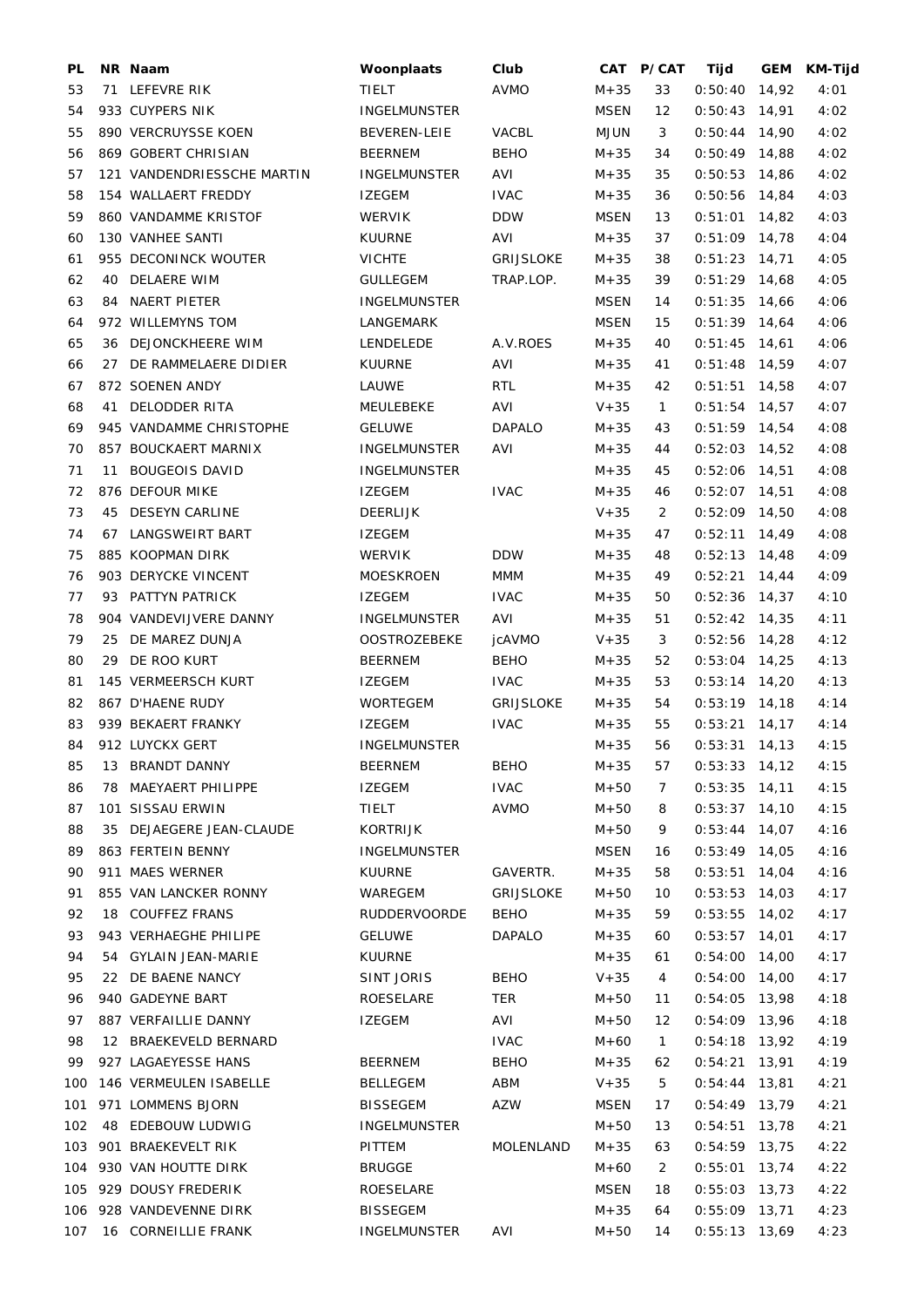| PL  |   | NR Naam                         | Woonplaats          | Club               |             | CAT P/CAT      | Tijd            | GEM KM-Tijd |
|-----|---|---------------------------------|---------------------|--------------------|-------------|----------------|-----------------|-------------|
| 108 |   | 75 LUTTUN ROELAND               | ZWEVEZELE           | <b>AVMO</b>        | $M + 35$    | 65             | $0:55:14$ 13,69 | 4:23        |
| 109 |   | 60 HUGELIER JOHAN               | <b>INGELMUNSTER</b> | AVI                | $M + 35$    | 66             | $0:55:15$ 13,68 | 4:23        |
|     |   | 110 896 CALLEWAERT BJORN        | <b>RUMBEKE</b>      |                    | MSEN        | 19             | $0:55:20$ 13,66 | 4:23        |
| 111 |   | 906 VANDAMME ANNE               | DEERLIJK            | <b>JC DEERLIJK</b> | $V + 35$    | 6              | $0:55:24$ 13,65 | 4:24        |
|     |   | 112 926 DECAESTECKER KRIS       | ROESELARE           | AVR                | $M + 35$    | 67             | $0:55:31$ 13,62 | 4:24        |
| 113 | 3 | ANCKAERT EDDY                   | WAREGEM             | <b>JCWAREGEM</b>   | $M + 50$    | 15             | $0:55:35$ 13,60 | 4:25        |
|     |   | 114 961 DEBAENE HANNE           | <b>IZEGEM</b>       |                    | VSEN        | $\overline{2}$ | $0:55:40$ 13,58 | 4:25        |
| 115 |   | 960 WALRAEDT ELMER              | ROESELARE           |                    | $M + 35$    | 68             | $0:55:42$ 13,57 | 4:25        |
| 116 |   | 17 CORNELIS JOHAN               | <b>ZULTE</b>        | <b>FORTIS</b>      | $M + 50$    | 16             | $0:55:43$ 13,57 | 4:25        |
|     |   | 117 865 MUSSELY FILIP           | <b>BAVIKHOVE</b>    | GAVERTR.           | $M + 35$    | 69             | $0:55:45$ 13,56 | 4:25        |
| 118 |   | 38 DEKEYSER STEEFAN             | HARELBEKE           | GAVERTR.           | $M+35$      | 70             | $0:55:48$ 13,55 | 4:26        |
| 119 | 6 | <b>BENOIT LODE</b>              | <b>HEULE</b>        | GAVERTR.           | $M + 50$    | 17             | $0:55:50$ 13,54 | 4:26        |
|     |   | 120 861 RYCKEBOSCH KRISTOF      | <b>WERVIK</b>       | <b>DDW</b>         | $M + 35$    | 71             | $0:55:54$ 13,52 | 4:26        |
| 121 |   | 90 PARRET DIRK                  | PASSENDALE          | <b>DAPALO</b>      | $M+50$      | 18             | $0:55:57$ 13,51 | 4:26        |
|     |   | 122 934 VERBURGH REINOUT        | ROESELARE           | <b>TTR</b>         | $M + 35$    | 72             | $0:56:09$ 13,46 | 4:27        |
|     |   | 123 899 DEBIE ULRIKE            | <b>VICHTE</b>       | <b>BDT</b>         | <b>VSEN</b> | 3              | $0:56:11$ 13,46 | 4:28        |
| 124 |   | 79 MERGAERT TOM                 | <b>OOSTKAMP</b>     | DE GEITE           | $M + 35$    | 73             | $0:56:25$ 13,40 | 4:29        |
|     |   | 125 937 DEBAETS VANESSA         | PITTEM              |                    | VSEN        | 4              | $0:56:28$ 13,39 | 4:29        |
|     |   | 126 895 DUSSESSOYE STEFAAN      | <b>IZEGEM</b>       | <b>DAPALO</b>      | $M + 35$    | 74             | $0:56:33$ 13,37 | 4:29        |
|     |   | 127 156 WYBOUW STEVE            | OEDELEM             | <b>BEHO</b>        | $M + 35$    | 75             | $0:56:45$ 13,32 | 4:30        |
| 128 |   | 77 MAES LUC                     | MEULEBEKE           | AVMO               | $M + 50$    | 19             | $0:56:47$ 13,31 | 4:30        |
|     |   | 129 915 CHANTERIE JANA          | <b>INGELMUNSTER</b> | <b>BEHO</b>        | VSEN        | 5              | $0:56:50$ 13,30 | 4:31        |
| 130 |   | 2 AELVOET LAURENS               | <b>INGELMUNSTER</b> |                    | <b>MSEN</b> | 20             | $0:56:56$ 13,28 | 4:31        |
| 131 |   | 878 GHEYSENS KURT               | <b>GULLEGEM</b>     |                    | $M + 35$    | 76             | $0:56:57$ 13,27 | 4:31        |
| 132 |   | 66 LANDUYT NICO                 | MEULEBEKE           | jcAVMO             | <b>MSEN</b> | 21             | $0:56:59$ 13,27 | 4:31        |
|     |   | 133 925 DELEU PETER             | WIELSBEKE           | AVI                | $M + 35$    | 77             | $0:57:25$ 13,17 | 4:33        |
| 134 |   | 23 DE CEUNINCK EDWIN            | JO-HOUTHULST        | <b>DAPALO</b>      | $M + 60$    | 3              | $0:57:29$ 13,15 | 4:34        |
|     |   | 135 142 VERLINDE FILIP          |                     | <b>IVAC</b>        | $M + 35$    | 78             | $0:57:38$ 13,12 | 4:34        |
|     |   | 136 886 CALLENS XAVIER          | <b>HULSTE</b>       |                    | $M + 60$    | 4              | $0:57:41$ 13,11 | 4:35        |
| 137 |   | 64 LAMMERTYN NANCY              | <b>TIELT</b>        | <b>AVMO</b>        | $V + 35$    | $7^{\circ}$    | $0:57:42$ 13,10 | 4:35        |
| 138 |   | 62 JANSSENS ALAIN               | <b>BEERNEM</b>      | <b>BEHO</b>        | $M + 35$    | 79             | $0:57:46$ 13,09 | 4:35        |
| 139 |   | 57 HERREMAN RONNY               | <b>KUURNE</b>       | <b>KKS</b>         | $M + 35$    | 80             | $0:57:54$ 13,06 | 4:36        |
| 140 | 4 | <b>BAUWENS GEERT</b>            | ROESELARE           | <b>FLAC</b>        | $M + 35$    | 81             | $0:58:00$ 13,03 | 4:36        |
|     |   | 141 139 VERFAILLIE LEN          | MEULEBEKE           | jcAVMO             | MJUN        | 4              | $0:58:04$ 13,02 | 4:37        |
|     |   | 142 115 VAN NIEUWENHOVE GEORGES | HARELBEKE           | GAVERTR.           | $M + 60$    | 5              | $0:58:08$ 13,00 | 4:37        |
| 143 |   | 46 DESPIERRE ALEXANDER          | HOOGLEDE            | DE GEITE           | $M + 35$    | 82             | $0:58:10$ 13,00 | 4:37        |
| 144 |   | 63 KINT EDWIN                   | ARDOOIE             | AVMO               | $M + 50$    | 20             | $0:58:17$ 12,97 | 4:38        |
| 145 |   | 932 COURCELLE JAN               | BEVEREN-LEIE        | <b>JC DEERLIJK</b> | $M + 50$    | 21             | $0:58:19$ 12,96 | 4:38        |
| 146 |   | 30 DE WISPELAERE JOZEF          | POELKAPELLE         | <b>DAPALO</b>      | $M + 60$    | 6              | $0:58:21$ 12,96 | 4:38        |
|     |   | 147 951 COTTIGNIES LODE         | PASSENDALE          | VAD                | $M + 50$    | 22             | $0:58:24$ 12,95 | 4:38        |
|     |   | 148 129 VANHANDSAEME PHILIP     | <b>ARDOOIE</b>      | <b>FLAC</b>        | $M + 35$    | 83             | $0:58:38$ 12,89 | 4:39        |
|     |   | 149 962 OSTYN PHILIPPE          | <b>IZEGEM</b>       | <b>ITC</b>         | $M + 35$    | 84             | $0:58:42$ 12,88 | 4:40        |
| 150 |   | 884 YSERBYT MIA                 | ZWEVEGEM            | <b>NLT</b>         | $V + 35$    | 8              | $0:58:45$ 12,87 | 4:40        |
| 151 |   | 47 DEVLAMYNCK DANIEL            | <b>OOSTROZEBEKE</b> | jcAVMO             | $M + 50$    | 23             | $0:58:47$ 12,86 | 4:40        |
| 152 |   | 34 DECOSTER PATRICK             |                     | <b>IVAC</b>        | $M + 50$    | 24             | $0:58:55$ 12,83 | 4:41        |
| 153 |   | 43 DERMAUT DANNY                | KUURNE              |                    | $M + 35$    | 85             | $0:59:05$ 12,80 | 4:41        |
| 154 |   | 53 GOEMAERE STEFAAN             | <b>OEKENE</b>       | VAD                | $M + 50$    | 25             | $0:59:06$ 12,79 | 4:41        |
| 155 |   | 55 HAECK BERTRAND               |                     | <b>BEHO</b>        |             |                |                 |             |
|     |   |                                 | BEERNEM             |                    | $M + 50$    | 26             | $0:59:08$ 12,78 | 4:42        |
|     |   | 156 862 BRANDT NORBERT          | <b>BEERNEM</b>      | <b>BEHO</b>        | $M + 50$    | 27             | $0:59:12$ 12,77 | 4:42        |
| 157 |   | 138 VERFAILLIE CHRISTOPHE       | MEULEBEKE           | jcAVMO             | $M + 35$    | 86             | $0:59:24$ 12,73 | 4:43        |
| 158 |   | 52 GOEMAERE RONY                | <b>INGELMUNSTER</b> | AVI                | $M + 50$    | 28             | $0:59:26$ 12,72 | 4:43        |
| 159 |   | 14 CLAEYS JEAN-MARIE            | <b>GELUWE</b>       | <b>DAPALO</b>      | $M + 50$    | 29             | $0:59:28$ 12,71 | 4:43        |
| 160 |   | 143 VERMANDERE PIETER           |                     | <b>IVAC</b>        | $M + 35$    | 87             | $0:59:30$ 12,71 | 4:43        |
| 161 |   | 21 CRUL JEAN-PIERRE             | MEULEBEKE           | AVI                | $M + 35$    | 88             | $0:59:36$ 12,68 | 4:44        |
|     |   | 162 102 SOETAERT RIK            |                     | <b>IVAC</b>        | $M + 50$    | 30             | $0:59:39$ 12,67 | 4:44        |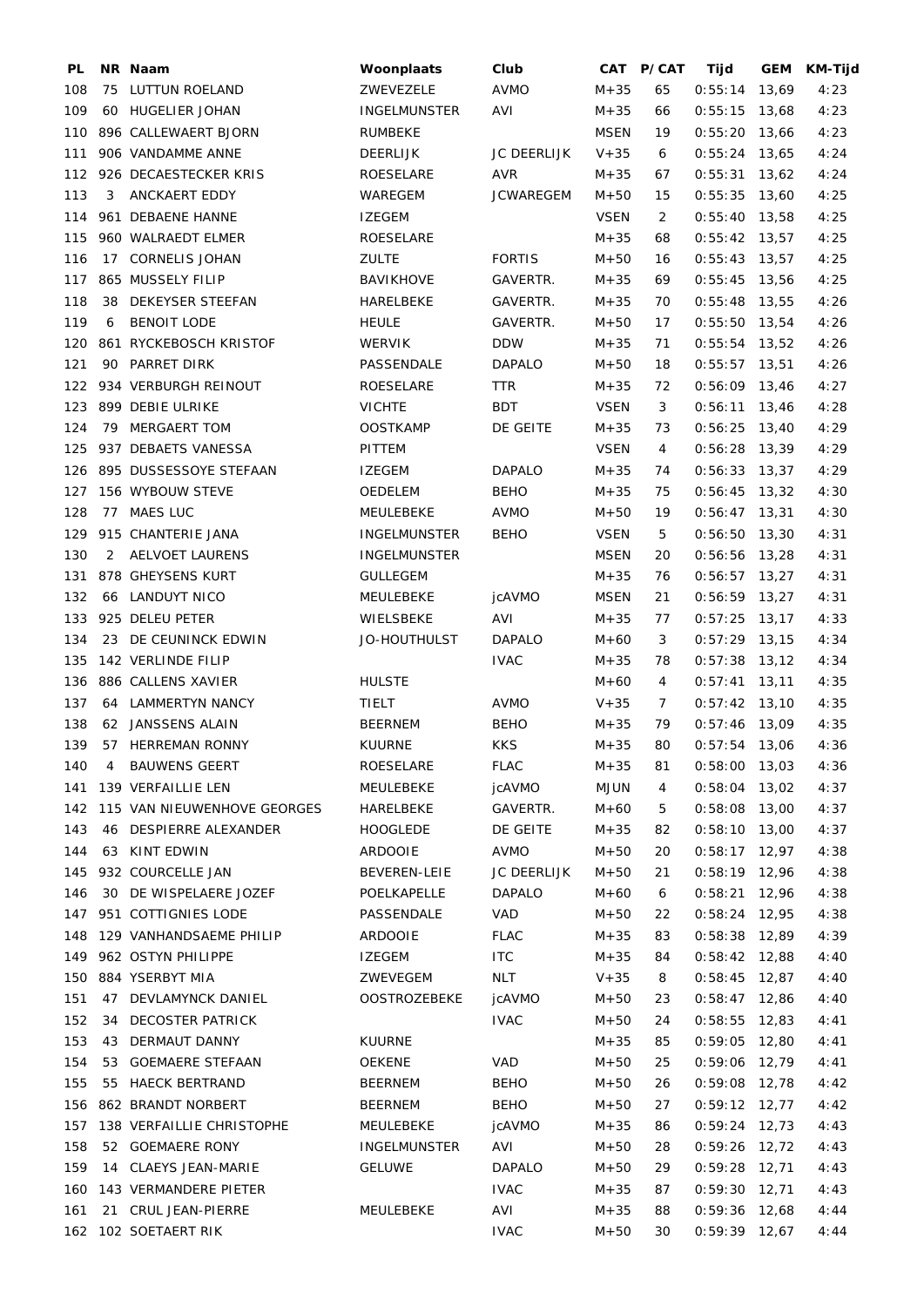| 163 119 VANDENBERGHE ANDREA<br><b>IVAC</b><br>$V + 45$<br>$\mathbf{1}$<br>$0:59:48$ 12,64<br>164<br>8<br><b>BOSSUYT BENNY</b><br><b>IVAC</b><br>$M + 35$<br>89<br>$0:59:49$ 12,64<br>165 875 VAN DEN BOSSCHE KOEN<br><b>JC MANDEL</b><br>$0:59:51$ 12,63<br>WAKKEN<br>$M + 35$<br>90<br>166 103 SPRIET ELKE<br>PITTEM<br>AVMO<br><b>VSEN</b><br>$1:00:00$ 12,60<br>6<br>167 110 VAN ACKER STEFANIE<br><b>BEHO</b><br>$V + 35$<br>$1:00:11$ 12,56<br><b>BEERNEM</b><br>9<br>168<br>919 VERLINDE HANS<br><b>BEERNEM</b><br><b>BEHO</b><br>$M + 35$<br>$1:00:13$ 12,55<br>91<br>169 946 DEBUYCK KURT<br><b>MOORSELE</b><br>$M + 35$<br>92<br>$1:00:27$ 12,51<br>170<br>33 DECONINCK BART<br>INGELMUNSTER<br>AVI<br>$M + 50$<br>$1:00:35$ 12,48<br>31<br>171<br>99 SAMYN LODE<br><b>IZEGEM</b><br><b>ITC</b><br>$M + 50$<br>32<br>$1:00:40$ 12,46<br>172 921 MUYLLE FRANCIS<br><b>IEPER</b><br>$M + 35$<br>93<br>$1:00:48$ 12,43<br>173 135 VANROBAEYS EDDY<br><b>JCWAREGEM</b><br>$M + 50$<br>$1:00:49$ 12,43<br>WAREGEM<br>33<br>174 870 VAN DE GEJUCHTE PAUL<br>WAREGEM<br><b>JCWAREGEM</b><br>$M + 50$<br>$1:00:51$ 12,42<br>34<br>175<br>85 NEYSKENS GUIDO<br><b>HERTSBERGE</b><br><b>BEHO</b><br>$M + 35$<br>$1:00:53$ 12,42<br>94<br>176<br>89 PANNECOUCKE TONY<br>$1:01:05$ 12,38<br><b>INGELMUNSTER</b><br>AVI<br>$M + 35$<br>95<br>177 938 BREEMEERSCH RIK<br><b>IZEGEM</b><br>$M + 35$<br>$1:01:16$ 12,34<br>96<br>178 148 VINCKIER JOOST<br><b>BARCO</b><br>HARELBEKE<br>$M + 35$<br>97<br>$1:01:24$ 12,31<br>179 120 VANDENBROUCKE ANTHONY<br>ROESELARE<br><b>MSEN</b><br>22<br>$1:01:26$ 12,31<br>180 948 MESTAGH JOHAN<br>$1:01:33$ 12,28<br>MEULEBEKE<br>$M + 35$<br>98<br>181 864 DECALUWE JURGEN<br><b>ICM</b><br><b>MSEN</b><br><b>WAKKEN</b><br>23<br>$1:01:34$ 12,28<br>182<br>9<br><b>BOUCKAERT ERIK</b><br>MAARKEDAAL<br>$M + 50$<br>$1:01:44$ 12,25<br>35<br>183 894 ROGIERS KATRIEN<br>ROESELARE<br><b>VLAC</b><br>$V + 35$<br>$1:01:46$ 12,24<br>10<br>184 140 VERHAEGE RONNY<br><b>AVMO</b><br>99<br>$1:01:53$ 12,22<br>IZEGEM<br>$M + 35$<br>185<br>61 HUYGHE PATRICK<br><b>IZEGEM</b><br>DE GEITE<br>$M + 35$<br>$1:02:01$ 12,19<br>100<br>83 NAERT ANTOON<br>186<br>ZWEVEGEM<br>ABM<br>$M + 50$<br>$1:02:06$ 12,17<br>36<br>187 106 TIMMERMAN DIDIER<br>$1:02:23$ 12,12<br>SINT JORIS<br><b>BEHO</b><br>$M + 35$<br>101<br>188<br>152 VYNCKIER BRECHT<br>MOORSLEDE<br><b>MSEN</b><br>$1:02:27$ 12,11<br>24<br>189 882 VANWIJNSBERGHE FILIP<br><b>HEESTERT</b><br>$M + 35$<br>$1:02:32$ 12,09<br>102<br>190 153 WAELKENS JOHNY<br><b>IZEGEM</b><br><b>IVAC</b><br>$M + 60$<br>$7\overline{ }$<br>$1:02:39$ 12,07<br>191<br>95 POPELIER WIM<br><b>AVMO</b><br>TIELT<br>$M + 35$<br>103<br>$1:02:42$ 12,06<br>192<br>76 MAERTENS VEERLE<br><b>IVAC</b><br>$V + 35$<br>$1:02:43$ 12,05<br><b>INGELMUNSTER</b><br>11<br>193 909 VANDE VYVERE CHANTAL<br>KOOLSKAMP<br>$V + 35$<br>12<br>$1:02:46$ 12,04<br>194 917 VANHEE WILFRIED<br><b>ARDOOIE</b><br><b>VSK</b><br>$M + 50$<br>37<br>$1:02:47$ 12,04<br>195 114 VAN HOLLEBEKE ELLEN<br><b>SINT JORIS</b><br><b>VSEN</b><br>BEHO<br>$\overline{7}$<br>$1:02:49$ 12,04<br>$M + 35$<br>196<br>59 HOFLACK FRANK<br>KORTRIJK<br>104<br>$1:02:51$ 12,03<br>197<br>37 DEJONGHE NICO<br><b>INGELMUNSTER</b><br>$M + 35$<br>1:03:02 11,99<br>105<br>32 DECOCK ANN<br>AVI<br>$1:03:04$ 11,99<br>198<br>MEULEBEKE<br>$V + 35$<br>13<br>199 924 VANSTEELANDT JOHAN<br>1:03:34 11,89<br>MEULEBEKE<br>$M + 50$<br>38<br>200 132 VANMARCKE SARAH<br><b>VSEN</b><br>$1:03:41$ 11,87<br>LENDELEDE<br>8<br>201<br>20 COULON LORE<br>ABM<br><b>VJUN</b><br>$1:03:55$ 11,83<br>BELLEGEM<br>$\mathbf{1}$<br>202 905 DE GELDERE ISABELLE<br>LICHTERVELDE<br><b>VSEN</b><br>9<br>$1:04:05$ 11,80<br>203 908 TAVERNIER ANN<br>$V + 35$<br>1:04:09 11,78<br>ARDOOIE<br>14<br>204 149 VLIEGHE DOMINIEK<br>KORTRIJK<br>$M + 60$<br>$1:04:27$ 11,73<br>8 |                    |               |               |          |   |                 | GEM<br><b>KM-Tijd</b> |
|-----------------------------------------------------------------------------------------------------------------------------------------------------------------------------------------------------------------------------------------------------------------------------------------------------------------------------------------------------------------------------------------------------------------------------------------------------------------------------------------------------------------------------------------------------------------------------------------------------------------------------------------------------------------------------------------------------------------------------------------------------------------------------------------------------------------------------------------------------------------------------------------------------------------------------------------------------------------------------------------------------------------------------------------------------------------------------------------------------------------------------------------------------------------------------------------------------------------------------------------------------------------------------------------------------------------------------------------------------------------------------------------------------------------------------------------------------------------------------------------------------------------------------------------------------------------------------------------------------------------------------------------------------------------------------------------------------------------------------------------------------------------------------------------------------------------------------------------------------------------------------------------------------------------------------------------------------------------------------------------------------------------------------------------------------------------------------------------------------------------------------------------------------------------------------------------------------------------------------------------------------------------------------------------------------------------------------------------------------------------------------------------------------------------------------------------------------------------------------------------------------------------------------------------------------------------------------------------------------------------------------------------------------------------------------------------------------------------------------------------------------------------------------------------------------------------------------------------------------------------------------------------------------------------------------------------------------------------------------------------------------------------------------------------------------------------------------------------------------------------------------------------------------------------------------------------------------------------------------------------------------------------------------------------------------------------------------------------------------------------------------------------------------------------------------------------------------------------------------------------------------------------------------------------------------------------------------------------------------------------------------------------------------------------------------------------------------------------------------------------------------------------------------------------------------------------------------------------------------------------------------------------------------|--------------------|---------------|---------------|----------|---|-----------------|-----------------------|
|                                                                                                                                                                                                                                                                                                                                                                                                                                                                                                                                                                                                                                                                                                                                                                                                                                                                                                                                                                                                                                                                                                                                                                                                                                                                                                                                                                                                                                                                                                                                                                                                                                                                                                                                                                                                                                                                                                                                                                                                                                                                                                                                                                                                                                                                                                                                                                                                                                                                                                                                                                                                                                                                                                                                                                                                                                                                                                                                                                                                                                                                                                                                                                                                                                                                                                                                                                                                                                                                                                                                                                                                                                                                                                                                                                                                                                                                                                     |                    |               |               |          |   |                 | 4:45                  |
|                                                                                                                                                                                                                                                                                                                                                                                                                                                                                                                                                                                                                                                                                                                                                                                                                                                                                                                                                                                                                                                                                                                                                                                                                                                                                                                                                                                                                                                                                                                                                                                                                                                                                                                                                                                                                                                                                                                                                                                                                                                                                                                                                                                                                                                                                                                                                                                                                                                                                                                                                                                                                                                                                                                                                                                                                                                                                                                                                                                                                                                                                                                                                                                                                                                                                                                                                                                                                                                                                                                                                                                                                                                                                                                                                                                                                                                                                                     |                    |               |               |          |   |                 | 4:45                  |
|                                                                                                                                                                                                                                                                                                                                                                                                                                                                                                                                                                                                                                                                                                                                                                                                                                                                                                                                                                                                                                                                                                                                                                                                                                                                                                                                                                                                                                                                                                                                                                                                                                                                                                                                                                                                                                                                                                                                                                                                                                                                                                                                                                                                                                                                                                                                                                                                                                                                                                                                                                                                                                                                                                                                                                                                                                                                                                                                                                                                                                                                                                                                                                                                                                                                                                                                                                                                                                                                                                                                                                                                                                                                                                                                                                                                                                                                                                     |                    |               |               |          |   |                 | 4:45                  |
|                                                                                                                                                                                                                                                                                                                                                                                                                                                                                                                                                                                                                                                                                                                                                                                                                                                                                                                                                                                                                                                                                                                                                                                                                                                                                                                                                                                                                                                                                                                                                                                                                                                                                                                                                                                                                                                                                                                                                                                                                                                                                                                                                                                                                                                                                                                                                                                                                                                                                                                                                                                                                                                                                                                                                                                                                                                                                                                                                                                                                                                                                                                                                                                                                                                                                                                                                                                                                                                                                                                                                                                                                                                                                                                                                                                                                                                                                                     |                    |               |               |          |   |                 | 4:46                  |
|                                                                                                                                                                                                                                                                                                                                                                                                                                                                                                                                                                                                                                                                                                                                                                                                                                                                                                                                                                                                                                                                                                                                                                                                                                                                                                                                                                                                                                                                                                                                                                                                                                                                                                                                                                                                                                                                                                                                                                                                                                                                                                                                                                                                                                                                                                                                                                                                                                                                                                                                                                                                                                                                                                                                                                                                                                                                                                                                                                                                                                                                                                                                                                                                                                                                                                                                                                                                                                                                                                                                                                                                                                                                                                                                                                                                                                                                                                     |                    |               |               |          |   |                 | 4:47                  |
|                                                                                                                                                                                                                                                                                                                                                                                                                                                                                                                                                                                                                                                                                                                                                                                                                                                                                                                                                                                                                                                                                                                                                                                                                                                                                                                                                                                                                                                                                                                                                                                                                                                                                                                                                                                                                                                                                                                                                                                                                                                                                                                                                                                                                                                                                                                                                                                                                                                                                                                                                                                                                                                                                                                                                                                                                                                                                                                                                                                                                                                                                                                                                                                                                                                                                                                                                                                                                                                                                                                                                                                                                                                                                                                                                                                                                                                                                                     |                    |               |               |          |   |                 | 4:47                  |
|                                                                                                                                                                                                                                                                                                                                                                                                                                                                                                                                                                                                                                                                                                                                                                                                                                                                                                                                                                                                                                                                                                                                                                                                                                                                                                                                                                                                                                                                                                                                                                                                                                                                                                                                                                                                                                                                                                                                                                                                                                                                                                                                                                                                                                                                                                                                                                                                                                                                                                                                                                                                                                                                                                                                                                                                                                                                                                                                                                                                                                                                                                                                                                                                                                                                                                                                                                                                                                                                                                                                                                                                                                                                                                                                                                                                                                                                                                     |                    |               |               |          |   |                 | 4:48                  |
|                                                                                                                                                                                                                                                                                                                                                                                                                                                                                                                                                                                                                                                                                                                                                                                                                                                                                                                                                                                                                                                                                                                                                                                                                                                                                                                                                                                                                                                                                                                                                                                                                                                                                                                                                                                                                                                                                                                                                                                                                                                                                                                                                                                                                                                                                                                                                                                                                                                                                                                                                                                                                                                                                                                                                                                                                                                                                                                                                                                                                                                                                                                                                                                                                                                                                                                                                                                                                                                                                                                                                                                                                                                                                                                                                                                                                                                                                                     |                    |               |               |          |   |                 | 4:48                  |
|                                                                                                                                                                                                                                                                                                                                                                                                                                                                                                                                                                                                                                                                                                                                                                                                                                                                                                                                                                                                                                                                                                                                                                                                                                                                                                                                                                                                                                                                                                                                                                                                                                                                                                                                                                                                                                                                                                                                                                                                                                                                                                                                                                                                                                                                                                                                                                                                                                                                                                                                                                                                                                                                                                                                                                                                                                                                                                                                                                                                                                                                                                                                                                                                                                                                                                                                                                                                                                                                                                                                                                                                                                                                                                                                                                                                                                                                                                     |                    |               |               |          |   |                 | 4:49                  |
|                                                                                                                                                                                                                                                                                                                                                                                                                                                                                                                                                                                                                                                                                                                                                                                                                                                                                                                                                                                                                                                                                                                                                                                                                                                                                                                                                                                                                                                                                                                                                                                                                                                                                                                                                                                                                                                                                                                                                                                                                                                                                                                                                                                                                                                                                                                                                                                                                                                                                                                                                                                                                                                                                                                                                                                                                                                                                                                                                                                                                                                                                                                                                                                                                                                                                                                                                                                                                                                                                                                                                                                                                                                                                                                                                                                                                                                                                                     |                    |               |               |          |   |                 | 4:50                  |
|                                                                                                                                                                                                                                                                                                                                                                                                                                                                                                                                                                                                                                                                                                                                                                                                                                                                                                                                                                                                                                                                                                                                                                                                                                                                                                                                                                                                                                                                                                                                                                                                                                                                                                                                                                                                                                                                                                                                                                                                                                                                                                                                                                                                                                                                                                                                                                                                                                                                                                                                                                                                                                                                                                                                                                                                                                                                                                                                                                                                                                                                                                                                                                                                                                                                                                                                                                                                                                                                                                                                                                                                                                                                                                                                                                                                                                                                                                     |                    |               |               |          |   |                 | 4:50                  |
|                                                                                                                                                                                                                                                                                                                                                                                                                                                                                                                                                                                                                                                                                                                                                                                                                                                                                                                                                                                                                                                                                                                                                                                                                                                                                                                                                                                                                                                                                                                                                                                                                                                                                                                                                                                                                                                                                                                                                                                                                                                                                                                                                                                                                                                                                                                                                                                                                                                                                                                                                                                                                                                                                                                                                                                                                                                                                                                                                                                                                                                                                                                                                                                                                                                                                                                                                                                                                                                                                                                                                                                                                                                                                                                                                                                                                                                                                                     |                    |               |               |          |   |                 | 4:50                  |
|                                                                                                                                                                                                                                                                                                                                                                                                                                                                                                                                                                                                                                                                                                                                                                                                                                                                                                                                                                                                                                                                                                                                                                                                                                                                                                                                                                                                                                                                                                                                                                                                                                                                                                                                                                                                                                                                                                                                                                                                                                                                                                                                                                                                                                                                                                                                                                                                                                                                                                                                                                                                                                                                                                                                                                                                                                                                                                                                                                                                                                                                                                                                                                                                                                                                                                                                                                                                                                                                                                                                                                                                                                                                                                                                                                                                                                                                                                     |                    |               |               |          |   |                 | 4:50                  |
|                                                                                                                                                                                                                                                                                                                                                                                                                                                                                                                                                                                                                                                                                                                                                                                                                                                                                                                                                                                                                                                                                                                                                                                                                                                                                                                                                                                                                                                                                                                                                                                                                                                                                                                                                                                                                                                                                                                                                                                                                                                                                                                                                                                                                                                                                                                                                                                                                                                                                                                                                                                                                                                                                                                                                                                                                                                                                                                                                                                                                                                                                                                                                                                                                                                                                                                                                                                                                                                                                                                                                                                                                                                                                                                                                                                                                                                                                                     |                    |               |               |          |   |                 | 4:51                  |
|                                                                                                                                                                                                                                                                                                                                                                                                                                                                                                                                                                                                                                                                                                                                                                                                                                                                                                                                                                                                                                                                                                                                                                                                                                                                                                                                                                                                                                                                                                                                                                                                                                                                                                                                                                                                                                                                                                                                                                                                                                                                                                                                                                                                                                                                                                                                                                                                                                                                                                                                                                                                                                                                                                                                                                                                                                                                                                                                                                                                                                                                                                                                                                                                                                                                                                                                                                                                                                                                                                                                                                                                                                                                                                                                                                                                                                                                                                     |                    |               |               |          |   |                 | 4:52                  |
|                                                                                                                                                                                                                                                                                                                                                                                                                                                                                                                                                                                                                                                                                                                                                                                                                                                                                                                                                                                                                                                                                                                                                                                                                                                                                                                                                                                                                                                                                                                                                                                                                                                                                                                                                                                                                                                                                                                                                                                                                                                                                                                                                                                                                                                                                                                                                                                                                                                                                                                                                                                                                                                                                                                                                                                                                                                                                                                                                                                                                                                                                                                                                                                                                                                                                                                                                                                                                                                                                                                                                                                                                                                                                                                                                                                                                                                                                                     |                    |               |               |          |   |                 | 4:52                  |
|                                                                                                                                                                                                                                                                                                                                                                                                                                                                                                                                                                                                                                                                                                                                                                                                                                                                                                                                                                                                                                                                                                                                                                                                                                                                                                                                                                                                                                                                                                                                                                                                                                                                                                                                                                                                                                                                                                                                                                                                                                                                                                                                                                                                                                                                                                                                                                                                                                                                                                                                                                                                                                                                                                                                                                                                                                                                                                                                                                                                                                                                                                                                                                                                                                                                                                                                                                                                                                                                                                                                                                                                                                                                                                                                                                                                                                                                                                     |                    |               |               |          |   |                 | 4:53                  |
|                                                                                                                                                                                                                                                                                                                                                                                                                                                                                                                                                                                                                                                                                                                                                                                                                                                                                                                                                                                                                                                                                                                                                                                                                                                                                                                                                                                                                                                                                                                                                                                                                                                                                                                                                                                                                                                                                                                                                                                                                                                                                                                                                                                                                                                                                                                                                                                                                                                                                                                                                                                                                                                                                                                                                                                                                                                                                                                                                                                                                                                                                                                                                                                                                                                                                                                                                                                                                                                                                                                                                                                                                                                                                                                                                                                                                                                                                                     |                    |               |               |          |   |                 | 4:53                  |
|                                                                                                                                                                                                                                                                                                                                                                                                                                                                                                                                                                                                                                                                                                                                                                                                                                                                                                                                                                                                                                                                                                                                                                                                                                                                                                                                                                                                                                                                                                                                                                                                                                                                                                                                                                                                                                                                                                                                                                                                                                                                                                                                                                                                                                                                                                                                                                                                                                                                                                                                                                                                                                                                                                                                                                                                                                                                                                                                                                                                                                                                                                                                                                                                                                                                                                                                                                                                                                                                                                                                                                                                                                                                                                                                                                                                                                                                                                     |                    |               |               |          |   |                 |                       |
|                                                                                                                                                                                                                                                                                                                                                                                                                                                                                                                                                                                                                                                                                                                                                                                                                                                                                                                                                                                                                                                                                                                                                                                                                                                                                                                                                                                                                                                                                                                                                                                                                                                                                                                                                                                                                                                                                                                                                                                                                                                                                                                                                                                                                                                                                                                                                                                                                                                                                                                                                                                                                                                                                                                                                                                                                                                                                                                                                                                                                                                                                                                                                                                                                                                                                                                                                                                                                                                                                                                                                                                                                                                                                                                                                                                                                                                                                                     |                    |               |               |          |   |                 | 4:53                  |
|                                                                                                                                                                                                                                                                                                                                                                                                                                                                                                                                                                                                                                                                                                                                                                                                                                                                                                                                                                                                                                                                                                                                                                                                                                                                                                                                                                                                                                                                                                                                                                                                                                                                                                                                                                                                                                                                                                                                                                                                                                                                                                                                                                                                                                                                                                                                                                                                                                                                                                                                                                                                                                                                                                                                                                                                                                                                                                                                                                                                                                                                                                                                                                                                                                                                                                                                                                                                                                                                                                                                                                                                                                                                                                                                                                                                                                                                                                     |                    |               |               |          |   |                 | 4:54                  |
|                                                                                                                                                                                                                                                                                                                                                                                                                                                                                                                                                                                                                                                                                                                                                                                                                                                                                                                                                                                                                                                                                                                                                                                                                                                                                                                                                                                                                                                                                                                                                                                                                                                                                                                                                                                                                                                                                                                                                                                                                                                                                                                                                                                                                                                                                                                                                                                                                                                                                                                                                                                                                                                                                                                                                                                                                                                                                                                                                                                                                                                                                                                                                                                                                                                                                                                                                                                                                                                                                                                                                                                                                                                                                                                                                                                                                                                                                                     |                    |               |               |          |   |                 | 4:54                  |
|                                                                                                                                                                                                                                                                                                                                                                                                                                                                                                                                                                                                                                                                                                                                                                                                                                                                                                                                                                                                                                                                                                                                                                                                                                                                                                                                                                                                                                                                                                                                                                                                                                                                                                                                                                                                                                                                                                                                                                                                                                                                                                                                                                                                                                                                                                                                                                                                                                                                                                                                                                                                                                                                                                                                                                                                                                                                                                                                                                                                                                                                                                                                                                                                                                                                                                                                                                                                                                                                                                                                                                                                                                                                                                                                                                                                                                                                                                     |                    |               |               |          |   |                 | 4:55                  |
|                                                                                                                                                                                                                                                                                                                                                                                                                                                                                                                                                                                                                                                                                                                                                                                                                                                                                                                                                                                                                                                                                                                                                                                                                                                                                                                                                                                                                                                                                                                                                                                                                                                                                                                                                                                                                                                                                                                                                                                                                                                                                                                                                                                                                                                                                                                                                                                                                                                                                                                                                                                                                                                                                                                                                                                                                                                                                                                                                                                                                                                                                                                                                                                                                                                                                                                                                                                                                                                                                                                                                                                                                                                                                                                                                                                                                                                                                                     |                    |               |               |          |   |                 | 4:55                  |
|                                                                                                                                                                                                                                                                                                                                                                                                                                                                                                                                                                                                                                                                                                                                                                                                                                                                                                                                                                                                                                                                                                                                                                                                                                                                                                                                                                                                                                                                                                                                                                                                                                                                                                                                                                                                                                                                                                                                                                                                                                                                                                                                                                                                                                                                                                                                                                                                                                                                                                                                                                                                                                                                                                                                                                                                                                                                                                                                                                                                                                                                                                                                                                                                                                                                                                                                                                                                                                                                                                                                                                                                                                                                                                                                                                                                                                                                                                     |                    |               |               |          |   |                 | 4:56                  |
|                                                                                                                                                                                                                                                                                                                                                                                                                                                                                                                                                                                                                                                                                                                                                                                                                                                                                                                                                                                                                                                                                                                                                                                                                                                                                                                                                                                                                                                                                                                                                                                                                                                                                                                                                                                                                                                                                                                                                                                                                                                                                                                                                                                                                                                                                                                                                                                                                                                                                                                                                                                                                                                                                                                                                                                                                                                                                                                                                                                                                                                                                                                                                                                                                                                                                                                                                                                                                                                                                                                                                                                                                                                                                                                                                                                                                                                                                                     |                    |               |               |          |   |                 | 4:57                  |
|                                                                                                                                                                                                                                                                                                                                                                                                                                                                                                                                                                                                                                                                                                                                                                                                                                                                                                                                                                                                                                                                                                                                                                                                                                                                                                                                                                                                                                                                                                                                                                                                                                                                                                                                                                                                                                                                                                                                                                                                                                                                                                                                                                                                                                                                                                                                                                                                                                                                                                                                                                                                                                                                                                                                                                                                                                                                                                                                                                                                                                                                                                                                                                                                                                                                                                                                                                                                                                                                                                                                                                                                                                                                                                                                                                                                                                                                                                     |                    |               |               |          |   |                 | 4:57                  |
|                                                                                                                                                                                                                                                                                                                                                                                                                                                                                                                                                                                                                                                                                                                                                                                                                                                                                                                                                                                                                                                                                                                                                                                                                                                                                                                                                                                                                                                                                                                                                                                                                                                                                                                                                                                                                                                                                                                                                                                                                                                                                                                                                                                                                                                                                                                                                                                                                                                                                                                                                                                                                                                                                                                                                                                                                                                                                                                                                                                                                                                                                                                                                                                                                                                                                                                                                                                                                                                                                                                                                                                                                                                                                                                                                                                                                                                                                                     |                    |               |               |          |   |                 | 4:58                  |
|                                                                                                                                                                                                                                                                                                                                                                                                                                                                                                                                                                                                                                                                                                                                                                                                                                                                                                                                                                                                                                                                                                                                                                                                                                                                                                                                                                                                                                                                                                                                                                                                                                                                                                                                                                                                                                                                                                                                                                                                                                                                                                                                                                                                                                                                                                                                                                                                                                                                                                                                                                                                                                                                                                                                                                                                                                                                                                                                                                                                                                                                                                                                                                                                                                                                                                                                                                                                                                                                                                                                                                                                                                                                                                                                                                                                                                                                                                     |                    |               |               |          |   |                 | 4:58                  |
|                                                                                                                                                                                                                                                                                                                                                                                                                                                                                                                                                                                                                                                                                                                                                                                                                                                                                                                                                                                                                                                                                                                                                                                                                                                                                                                                                                                                                                                                                                                                                                                                                                                                                                                                                                                                                                                                                                                                                                                                                                                                                                                                                                                                                                                                                                                                                                                                                                                                                                                                                                                                                                                                                                                                                                                                                                                                                                                                                                                                                                                                                                                                                                                                                                                                                                                                                                                                                                                                                                                                                                                                                                                                                                                                                                                                                                                                                                     |                    |               |               |          |   |                 | 4:59                  |
|                                                                                                                                                                                                                                                                                                                                                                                                                                                                                                                                                                                                                                                                                                                                                                                                                                                                                                                                                                                                                                                                                                                                                                                                                                                                                                                                                                                                                                                                                                                                                                                                                                                                                                                                                                                                                                                                                                                                                                                                                                                                                                                                                                                                                                                                                                                                                                                                                                                                                                                                                                                                                                                                                                                                                                                                                                                                                                                                                                                                                                                                                                                                                                                                                                                                                                                                                                                                                                                                                                                                                                                                                                                                                                                                                                                                                                                                                                     |                    |               |               |          |   |                 | 4:59                  |
|                                                                                                                                                                                                                                                                                                                                                                                                                                                                                                                                                                                                                                                                                                                                                                                                                                                                                                                                                                                                                                                                                                                                                                                                                                                                                                                                                                                                                                                                                                                                                                                                                                                                                                                                                                                                                                                                                                                                                                                                                                                                                                                                                                                                                                                                                                                                                                                                                                                                                                                                                                                                                                                                                                                                                                                                                                                                                                                                                                                                                                                                                                                                                                                                                                                                                                                                                                                                                                                                                                                                                                                                                                                                                                                                                                                                                                                                                                     |                    |               |               |          |   |                 | 4:59                  |
|                                                                                                                                                                                                                                                                                                                                                                                                                                                                                                                                                                                                                                                                                                                                                                                                                                                                                                                                                                                                                                                                                                                                                                                                                                                                                                                                                                                                                                                                                                                                                                                                                                                                                                                                                                                                                                                                                                                                                                                                                                                                                                                                                                                                                                                                                                                                                                                                                                                                                                                                                                                                                                                                                                                                                                                                                                                                                                                                                                                                                                                                                                                                                                                                                                                                                                                                                                                                                                                                                                                                                                                                                                                                                                                                                                                                                                                                                                     |                    |               |               |          |   |                 | 4:59                  |
|                                                                                                                                                                                                                                                                                                                                                                                                                                                                                                                                                                                                                                                                                                                                                                                                                                                                                                                                                                                                                                                                                                                                                                                                                                                                                                                                                                                                                                                                                                                                                                                                                                                                                                                                                                                                                                                                                                                                                                                                                                                                                                                                                                                                                                                                                                                                                                                                                                                                                                                                                                                                                                                                                                                                                                                                                                                                                                                                                                                                                                                                                                                                                                                                                                                                                                                                                                                                                                                                                                                                                                                                                                                                                                                                                                                                                                                                                                     |                    |               |               |          |   |                 | 4:59                  |
|                                                                                                                                                                                                                                                                                                                                                                                                                                                                                                                                                                                                                                                                                                                                                                                                                                                                                                                                                                                                                                                                                                                                                                                                                                                                                                                                                                                                                                                                                                                                                                                                                                                                                                                                                                                                                                                                                                                                                                                                                                                                                                                                                                                                                                                                                                                                                                                                                                                                                                                                                                                                                                                                                                                                                                                                                                                                                                                                                                                                                                                                                                                                                                                                                                                                                                                                                                                                                                                                                                                                                                                                                                                                                                                                                                                                                                                                                                     |                    |               |               |          |   |                 | 4:59                  |
|                                                                                                                                                                                                                                                                                                                                                                                                                                                                                                                                                                                                                                                                                                                                                                                                                                                                                                                                                                                                                                                                                                                                                                                                                                                                                                                                                                                                                                                                                                                                                                                                                                                                                                                                                                                                                                                                                                                                                                                                                                                                                                                                                                                                                                                                                                                                                                                                                                                                                                                                                                                                                                                                                                                                                                                                                                                                                                                                                                                                                                                                                                                                                                                                                                                                                                                                                                                                                                                                                                                                                                                                                                                                                                                                                                                                                                                                                                     |                    |               |               |          |   |                 | 5:00                  |
|                                                                                                                                                                                                                                                                                                                                                                                                                                                                                                                                                                                                                                                                                                                                                                                                                                                                                                                                                                                                                                                                                                                                                                                                                                                                                                                                                                                                                                                                                                                                                                                                                                                                                                                                                                                                                                                                                                                                                                                                                                                                                                                                                                                                                                                                                                                                                                                                                                                                                                                                                                                                                                                                                                                                                                                                                                                                                                                                                                                                                                                                                                                                                                                                                                                                                                                                                                                                                                                                                                                                                                                                                                                                                                                                                                                                                                                                                                     |                    |               |               |          |   |                 | 5:00                  |
|                                                                                                                                                                                                                                                                                                                                                                                                                                                                                                                                                                                                                                                                                                                                                                                                                                                                                                                                                                                                                                                                                                                                                                                                                                                                                                                                                                                                                                                                                                                                                                                                                                                                                                                                                                                                                                                                                                                                                                                                                                                                                                                                                                                                                                                                                                                                                                                                                                                                                                                                                                                                                                                                                                                                                                                                                                                                                                                                                                                                                                                                                                                                                                                                                                                                                                                                                                                                                                                                                                                                                                                                                                                                                                                                                                                                                                                                                                     |                    |               |               |          |   |                 | 5:03                  |
|                                                                                                                                                                                                                                                                                                                                                                                                                                                                                                                                                                                                                                                                                                                                                                                                                                                                                                                                                                                                                                                                                                                                                                                                                                                                                                                                                                                                                                                                                                                                                                                                                                                                                                                                                                                                                                                                                                                                                                                                                                                                                                                                                                                                                                                                                                                                                                                                                                                                                                                                                                                                                                                                                                                                                                                                                                                                                                                                                                                                                                                                                                                                                                                                                                                                                                                                                                                                                                                                                                                                                                                                                                                                                                                                                                                                                                                                                                     |                    |               |               |          |   |                 | 5:03                  |
|                                                                                                                                                                                                                                                                                                                                                                                                                                                                                                                                                                                                                                                                                                                                                                                                                                                                                                                                                                                                                                                                                                                                                                                                                                                                                                                                                                                                                                                                                                                                                                                                                                                                                                                                                                                                                                                                                                                                                                                                                                                                                                                                                                                                                                                                                                                                                                                                                                                                                                                                                                                                                                                                                                                                                                                                                                                                                                                                                                                                                                                                                                                                                                                                                                                                                                                                                                                                                                                                                                                                                                                                                                                                                                                                                                                                                                                                                                     |                    |               |               |          |   |                 | 5:04                  |
|                                                                                                                                                                                                                                                                                                                                                                                                                                                                                                                                                                                                                                                                                                                                                                                                                                                                                                                                                                                                                                                                                                                                                                                                                                                                                                                                                                                                                                                                                                                                                                                                                                                                                                                                                                                                                                                                                                                                                                                                                                                                                                                                                                                                                                                                                                                                                                                                                                                                                                                                                                                                                                                                                                                                                                                                                                                                                                                                                                                                                                                                                                                                                                                                                                                                                                                                                                                                                                                                                                                                                                                                                                                                                                                                                                                                                                                                                                     |                    |               |               |          |   |                 | 5:05                  |
|                                                                                                                                                                                                                                                                                                                                                                                                                                                                                                                                                                                                                                                                                                                                                                                                                                                                                                                                                                                                                                                                                                                                                                                                                                                                                                                                                                                                                                                                                                                                                                                                                                                                                                                                                                                                                                                                                                                                                                                                                                                                                                                                                                                                                                                                                                                                                                                                                                                                                                                                                                                                                                                                                                                                                                                                                                                                                                                                                                                                                                                                                                                                                                                                                                                                                                                                                                                                                                                                                                                                                                                                                                                                                                                                                                                                                                                                                                     |                    |               |               |          |   |                 | 5:05                  |
|                                                                                                                                                                                                                                                                                                                                                                                                                                                                                                                                                                                                                                                                                                                                                                                                                                                                                                                                                                                                                                                                                                                                                                                                                                                                                                                                                                                                                                                                                                                                                                                                                                                                                                                                                                                                                                                                                                                                                                                                                                                                                                                                                                                                                                                                                                                                                                                                                                                                                                                                                                                                                                                                                                                                                                                                                                                                                                                                                                                                                                                                                                                                                                                                                                                                                                                                                                                                                                                                                                                                                                                                                                                                                                                                                                                                                                                                                                     |                    |               |               |          |   |                 | 5:07                  |
| 205                                                                                                                                                                                                                                                                                                                                                                                                                                                                                                                                                                                                                                                                                                                                                                                                                                                                                                                                                                                                                                                                                                                                                                                                                                                                                                                                                                                                                                                                                                                                                                                                                                                                                                                                                                                                                                                                                                                                                                                                                                                                                                                                                                                                                                                                                                                                                                                                                                                                                                                                                                                                                                                                                                                                                                                                                                                                                                                                                                                                                                                                                                                                                                                                                                                                                                                                                                                                                                                                                                                                                                                                                                                                                                                                                                                                                                                                                                 | 96 ROSEZ CHRISTINE | <b>GELUWE</b> | <b>DAPALO</b> | $V + 45$ | 2 | $1:04:33$ 11,71 | 5:07                  |
| 206 873 VANDAELE KATHY<br>RTL<br>$1:04:35$ 11,71<br>LAUWE<br>$V + 35$<br>15                                                                                                                                                                                                                                                                                                                                                                                                                                                                                                                                                                                                                                                                                                                                                                                                                                                                                                                                                                                                                                                                                                                                                                                                                                                                                                                                                                                                                                                                                                                                                                                                                                                                                                                                                                                                                                                                                                                                                                                                                                                                                                                                                                                                                                                                                                                                                                                                                                                                                                                                                                                                                                                                                                                                                                                                                                                                                                                                                                                                                                                                                                                                                                                                                                                                                                                                                                                                                                                                                                                                                                                                                                                                                                                                                                                                                         |                    |               |               |          |   |                 | 5:08                  |
| 72 LEZY JOZEF<br><b>RUMBEKE</b><br><b>DAPALO</b><br>$M + 60$<br>$1:04:37$ 11,70<br>207<br>9                                                                                                                                                                                                                                                                                                                                                                                                                                                                                                                                                                                                                                                                                                                                                                                                                                                                                                                                                                                                                                                                                                                                                                                                                                                                                                                                                                                                                                                                                                                                                                                                                                                                                                                                                                                                                                                                                                                                                                                                                                                                                                                                                                                                                                                                                                                                                                                                                                                                                                                                                                                                                                                                                                                                                                                                                                                                                                                                                                                                                                                                                                                                                                                                                                                                                                                                                                                                                                                                                                                                                                                                                                                                                                                                                                                                         |                    |               |               |          |   |                 | 5:08                  |
| 923 VANNIEUWENHUYSE DORINE<br><b>VSK</b><br>$1:04:47$ 11,67<br>208<br>ARDOOIE<br>$V + 35$<br>16                                                                                                                                                                                                                                                                                                                                                                                                                                                                                                                                                                                                                                                                                                                                                                                                                                                                                                                                                                                                                                                                                                                                                                                                                                                                                                                                                                                                                                                                                                                                                                                                                                                                                                                                                                                                                                                                                                                                                                                                                                                                                                                                                                                                                                                                                                                                                                                                                                                                                                                                                                                                                                                                                                                                                                                                                                                                                                                                                                                                                                                                                                                                                                                                                                                                                                                                                                                                                                                                                                                                                                                                                                                                                                                                                                                                     |                    |               |               |          |   |                 | 5:08                  |
| 209<br>80 MESTDAGH THIERRY<br>$M + 60$<br>$1:05:00$ 11,63<br>BEERNEM<br>BEHO<br>10                                                                                                                                                                                                                                                                                                                                                                                                                                                                                                                                                                                                                                                                                                                                                                                                                                                                                                                                                                                                                                                                                                                                                                                                                                                                                                                                                                                                                                                                                                                                                                                                                                                                                                                                                                                                                                                                                                                                                                                                                                                                                                                                                                                                                                                                                                                                                                                                                                                                                                                                                                                                                                                                                                                                                                                                                                                                                                                                                                                                                                                                                                                                                                                                                                                                                                                                                                                                                                                                                                                                                                                                                                                                                                                                                                                                                  |                    |               |               |          |   |                 | 5:10                  |
| 97 ROUSSEL RUDI<br>$M + 50$<br>$1:05:40$ 11,51<br>210<br><b>BAVIKHOVE</b><br>39                                                                                                                                                                                                                                                                                                                                                                                                                                                                                                                                                                                                                                                                                                                                                                                                                                                                                                                                                                                                                                                                                                                                                                                                                                                                                                                                                                                                                                                                                                                                                                                                                                                                                                                                                                                                                                                                                                                                                                                                                                                                                                                                                                                                                                                                                                                                                                                                                                                                                                                                                                                                                                                                                                                                                                                                                                                                                                                                                                                                                                                                                                                                                                                                                                                                                                                                                                                                                                                                                                                                                                                                                                                                                                                                                                                                                     |                    |               |               |          |   |                 | 5:13                  |
| 211 131 VANKEIRSBILCK DORINE<br><b>AVMO</b><br>PITTEM<br>$V + 35$<br>1:05:46 11,50<br>17                                                                                                                                                                                                                                                                                                                                                                                                                                                                                                                                                                                                                                                                                                                                                                                                                                                                                                                                                                                                                                                                                                                                                                                                                                                                                                                                                                                                                                                                                                                                                                                                                                                                                                                                                                                                                                                                                                                                                                                                                                                                                                                                                                                                                                                                                                                                                                                                                                                                                                                                                                                                                                                                                                                                                                                                                                                                                                                                                                                                                                                                                                                                                                                                                                                                                                                                                                                                                                                                                                                                                                                                                                                                                                                                                                                                            |                    |               |               |          |   |                 | 5:13                  |
| 212 935 PERSYN ELS<br>AVI<br>$1:06:09$ 11,43<br>MEULEBEKE<br>VSEN<br>10                                                                                                                                                                                                                                                                                                                                                                                                                                                                                                                                                                                                                                                                                                                                                                                                                                                                                                                                                                                                                                                                                                                                                                                                                                                                                                                                                                                                                                                                                                                                                                                                                                                                                                                                                                                                                                                                                                                                                                                                                                                                                                                                                                                                                                                                                                                                                                                                                                                                                                                                                                                                                                                                                                                                                                                                                                                                                                                                                                                                                                                                                                                                                                                                                                                                                                                                                                                                                                                                                                                                                                                                                                                                                                                                                                                                                             |                    |               |               |          |   |                 | 5:15                  |
| 213 970 VANDEWALLE CINDY<br>POPERINGE<br>$V + 35$<br>$1:06:14$ 11,41<br>18                                                                                                                                                                                                                                                                                                                                                                                                                                                                                                                                                                                                                                                                                                                                                                                                                                                                                                                                                                                                                                                                                                                                                                                                                                                                                                                                                                                                                                                                                                                                                                                                                                                                                                                                                                                                                                                                                                                                                                                                                                                                                                                                                                                                                                                                                                                                                                                                                                                                                                                                                                                                                                                                                                                                                                                                                                                                                                                                                                                                                                                                                                                                                                                                                                                                                                                                                                                                                                                                                                                                                                                                                                                                                                                                                                                                                          |                    |               |               |          |   |                 | 5:15                  |
| 214 104 STRUBBE ANN<br>$1:06:47$ 11,32<br>BEERNEM<br><b>BEHO</b><br>$V + 35$<br>19                                                                                                                                                                                                                                                                                                                                                                                                                                                                                                                                                                                                                                                                                                                                                                                                                                                                                                                                                                                                                                                                                                                                                                                                                                                                                                                                                                                                                                                                                                                                                                                                                                                                                                                                                                                                                                                                                                                                                                                                                                                                                                                                                                                                                                                                                                                                                                                                                                                                                                                                                                                                                                                                                                                                                                                                                                                                                                                                                                                                                                                                                                                                                                                                                                                                                                                                                                                                                                                                                                                                                                                                                                                                                                                                                                                                                  |                    |               |               |          |   |                 | 5:18                  |
| 215 944 SCHOLLIER WIM<br>$1:07:03$ 11,28<br>WIELSBEKE<br>$M + 35$<br>106                                                                                                                                                                                                                                                                                                                                                                                                                                                                                                                                                                                                                                                                                                                                                                                                                                                                                                                                                                                                                                                                                                                                                                                                                                                                                                                                                                                                                                                                                                                                                                                                                                                                                                                                                                                                                                                                                                                                                                                                                                                                                                                                                                                                                                                                                                                                                                                                                                                                                                                                                                                                                                                                                                                                                                                                                                                                                                                                                                                                                                                                                                                                                                                                                                                                                                                                                                                                                                                                                                                                                                                                                                                                                                                                                                                                                            |                    |               |               |          |   |                 | 5:19                  |
| 216 953 BRAEKEVELDT BART<br><b>JCM</b><br>MEULEBEKE<br>$M + 35$<br>107<br>$1:07:06$ 11,27                                                                                                                                                                                                                                                                                                                                                                                                                                                                                                                                                                                                                                                                                                                                                                                                                                                                                                                                                                                                                                                                                                                                                                                                                                                                                                                                                                                                                                                                                                                                                                                                                                                                                                                                                                                                                                                                                                                                                                                                                                                                                                                                                                                                                                                                                                                                                                                                                                                                                                                                                                                                                                                                                                                                                                                                                                                                                                                                                                                                                                                                                                                                                                                                                                                                                                                                                                                                                                                                                                                                                                                                                                                                                                                                                                                                           |                    |               |               |          |   |                 | 5:20                  |
| 217 942 SERCU WIM<br>TER<br>ROESELARE<br>$M + 50$<br>40<br>$1:07:16$ 11,24                                                                                                                                                                                                                                                                                                                                                                                                                                                                                                                                                                                                                                                                                                                                                                                                                                                                                                                                                                                                                                                                                                                                                                                                                                                                                                                                                                                                                                                                                                                                                                                                                                                                                                                                                                                                                                                                                                                                                                                                                                                                                                                                                                                                                                                                                                                                                                                                                                                                                                                                                                                                                                                                                                                                                                                                                                                                                                                                                                                                                                                                                                                                                                                                                                                                                                                                                                                                                                                                                                                                                                                                                                                                                                                                                                                                                          |                    |               |               |          |   |                 | 5:20                  |